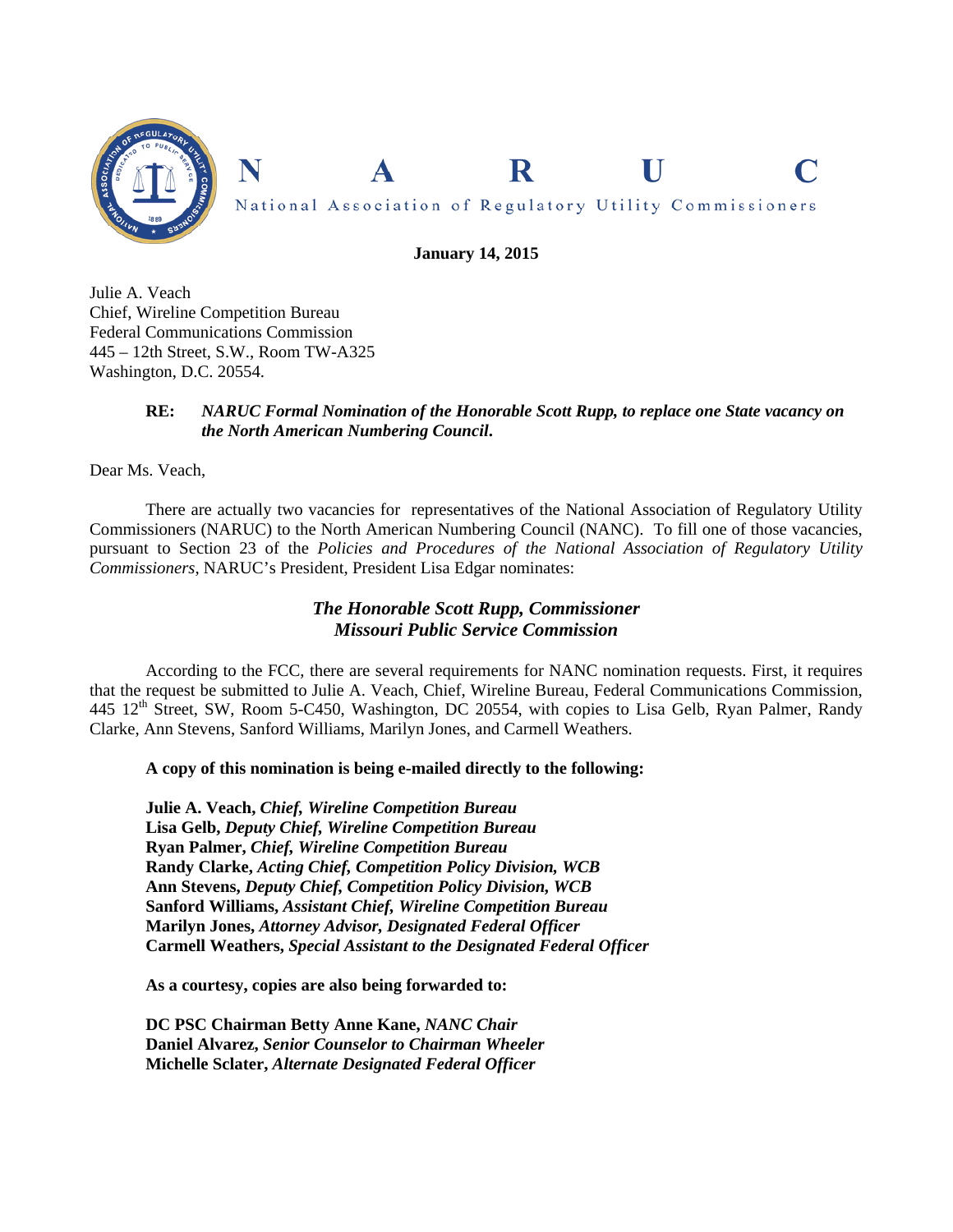Second it requires the name, title, phone and fax number, mailing address, and e-mail and organization of the nominee.

| NAME:                | The Honorable Scott T. Rupp                                                                                                           |
|----------------------|---------------------------------------------------------------------------------------------------------------------------------------|
| TITLE:               | <b>Commissioner of the Missouri Public Service Commission</b>                                                                         |
| <b>ORGANIZATION:</b> | <b>National Association of Regulatory Utility Commissioners</b>                                                                       |
| <b>ADDRESS:</b>      | <b>Missouri Public Service Commission</b><br><b>200 Madison Street</b><br><b>Governor Office Building</b><br>Jefferson City, MO 65101 |
| E-MAIL:              | scott.rupp@psc.mo.gov                                                                                                                 |
| <b>TELEPHONE:</b>    | 573-751-0582 [Fax -573-526-7341]                                                                                                      |

Third, it requires "a description of the sector or interest the nominee will represent".

 *The short answer is "the public interest." NARUC is a quasi-governmental nonprofit organization founded in 1889. NARUC represents government officials in the fifty States, the District of Columbia, Puerto Rico, and the Virgin Islands, charged with the duty of regulating, inter alia, the telecommunications common carriers and other critical gas, electric, and water infrastructures within their respective borders. Both the United States Congress – in federal telecommunications legislation, and federal courts have recognized that NARUC is a proper party to represent the collective interest of the State regulatory commissions. See, e.g., 47 U.S.C. § 410 (1986), where Congress calls NARUC "the national organization of the State commissions" responsible for economic and safety regulation of the intrastate operation of carriers and utilities. Cf. 47 U.S.C. § 254 (1996). See, also, USA v. Southern Motor Carrier Rate Conference, et al., 467 F. Supp. 471 (N.D. Ga. 1979), aff. 672 F.2d 469 (5th Cir. Unit "B" 1982); aff. en banc, 702 F.2d 532 (5th Cir. Unit "B" 1983, rev'd, 471 U.S. 48 (1985). See, also Indianapolis Power and Light Co. v. ICC, 587 F.2d 1098 (7th Cir. 1982); Washington Utilities and Transportation Commission v. FCC, 513 F.2d 1142 (9th Cir. 1976). State commissions have always played a crucial role on number conservation and associated routing issues. Our members have regular calls with the NANPA. Because of the obvious State interests in numbering issues, NARUC filed the original request seeking creation of the NANC and has, since its inception, had several active members participating on this advisory committee, including the current NANC Chair.* 

Fourth, it requires "a written commitment that the applicant shall actively participate in good faith in the objectives of the Council."

*I have Commissioner Rupp's authorization to provide this written affirmation of his intent to actively participate in good faith in the objectives of the Council.* 

*Fifth, it requires that NARUC confirm that our nominee is not a registered federal lobbyist.* 

 *Commissioner Rupp is not a registered federal lobbyist.* 

Sixth, it requires "evidence that the nominee's are authorized to represent the parte related to the interests the party proposes to represent."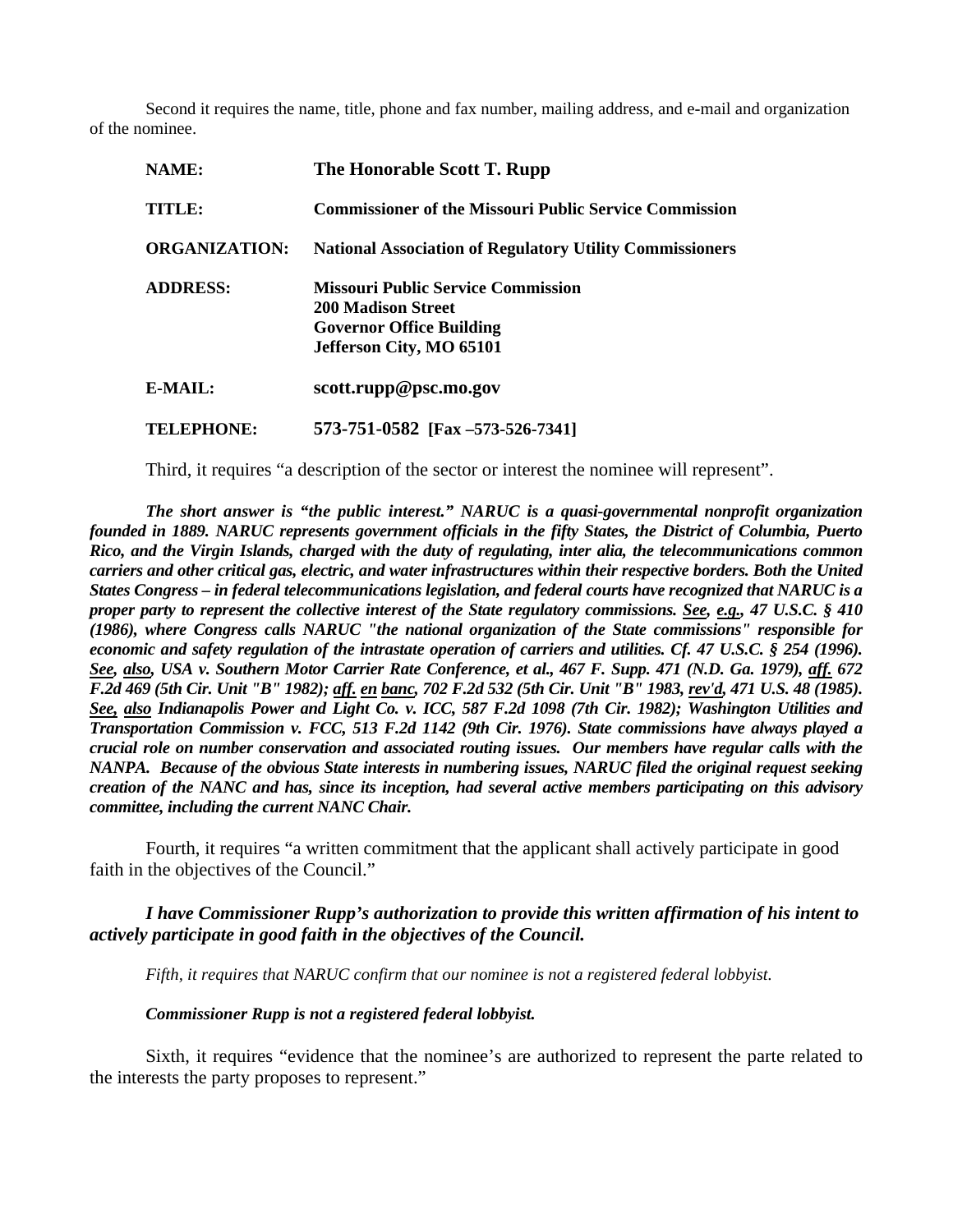*As NARUC's General Counsel, I certify that NARUC's President has nominated Commissioner Rupp to represent the interests of NARUC on the NANC.* 

Seventh, it requires a summary of why the applicant is an interested party.

 *Missouri, like all NARUC members, has a strong interest in (1)preserving number resources in Missouri, (2) assuring local number portability, (3) efficient operation of the NANPA, and (4) maintaining the efficient routing and security of communications.* 

Finally, the notice requires the naming of an alternate if Commissioner Rupp cannot attend.

- **NAME: Rachel Hassani TITLE: Advisor to Commissioner Rupp ADDRESS: Missouri Public Service Commission PO Box 360 Jefferson City MO 65102 E-MAIL: Rachel.Hassani@psc.mo.gov**
- **PHONE: 573-751-0582**

For your convenience, I have attached a short biographical sketch to this letter. If you have any questions about this nomination, please do not hesitate to call me at 202.898.2207 or jramsay@naruc.org.

### **Respectfully Submitted,**

*James Bradford Ramsay*   **General Counsel National Association of Regulatory Utility Commissioners** 

cc: Chairman Betty Anne Kane, *NANC Chair* Daniel Alvarez, *Senior Counselor to Chairman Wheeler*  Julie A. Veach, *Chief, Wireline Competition Bureau*  Lisa Gelb, *Deputy Chief, Wireline Competition Bureau* Jamie Susskind, *Legal Counsel, Wireline Competition Bureau*  Randy Clarke, *Acting Chief, Competition Policy Division, WCB* Ann Stevens, *Deputy Chief, Competition Policy Division, WCB*  Sanford Williams, *Assistant Chief, Wireline Competition Bureau* Marilyn Jones, *Attorney Advisor, Designated Federal Officer* Michelle Sclater, *Alternate Designated Federal Officer* Carmell Weathers, *Special Assistant to the Designated Federal Officer*